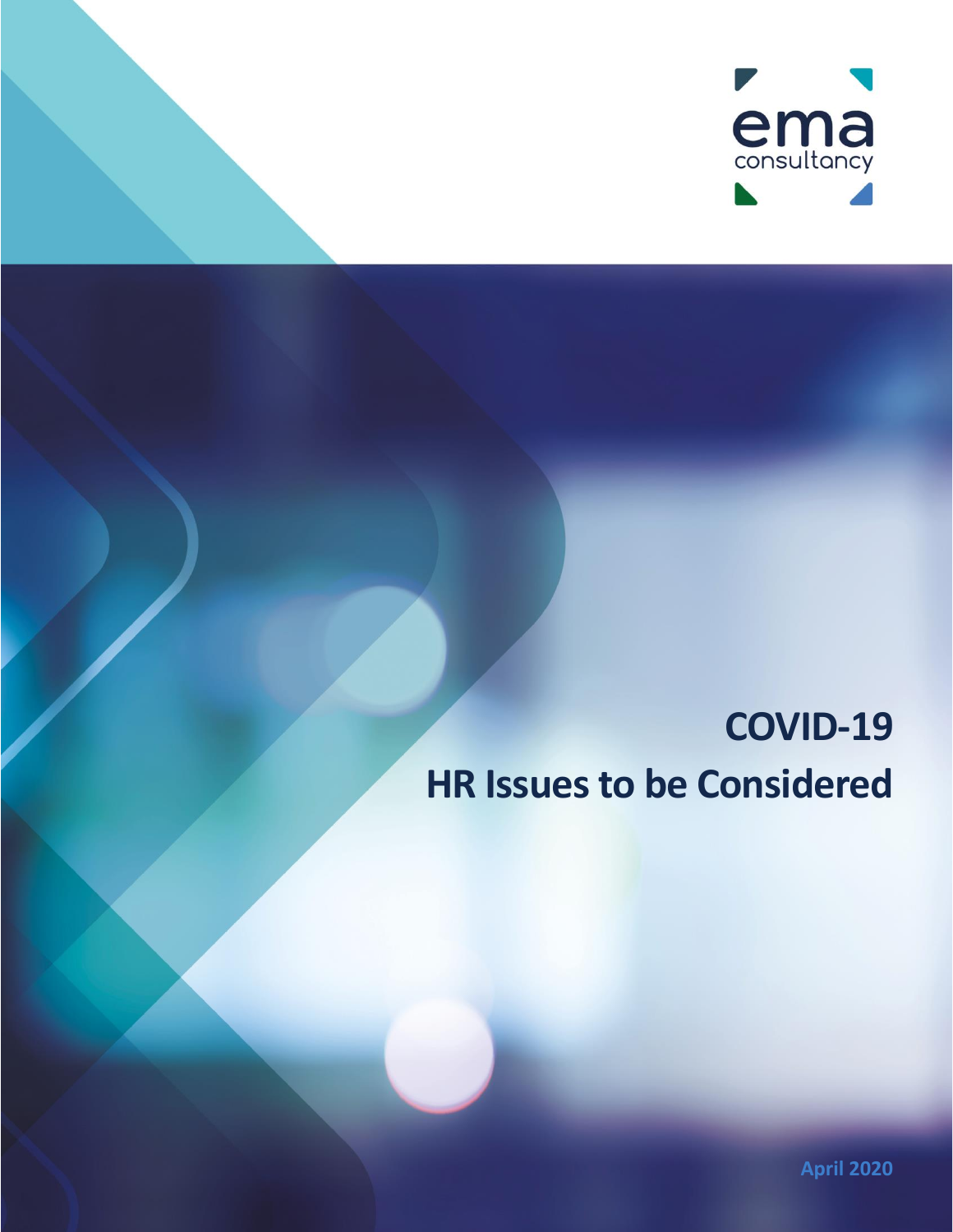COVID-19 HR Issues to be considered



We have produced an FAQ guide to provide you guidance on dealing with HR issues during the current COVID-19 outbreak.

#### **General Advice**

Now that we have had more severe restrictions put into place, employers should do the following:

- Keep communication flowing. This is an ever-changing situation so it's important to keep talking about the actions you are taking. Ensure daily communication (where possible) with your team to discuss workload and find out how they are coping.
- Review and update all employee contact numbers and emergency contact details.
- Remain current with government advice regarding self-isolation.
- Advise employees experiencing even mild symptoms of COVID-19, such as fever and/or a new continuous cough to stay at home for seven days. If symptoms worsen to contact 111 for medical advice. If a member of an employee's household has contracted it, the employee should self-isolate for 14 days. However, if they then become ill themselves during that 14-day period, they must stay at home for 7 days regardless of where they were in the original 14-day isolation period.
- Have a homeworking policy and enable as many employees as possible to carry out their work from home.
- For those people who are not working from home now and continuing to attend the workplace:
	- Managers should be informed on how to spot symptoms of COVID-19.
	- Have a clear process to follow if someone is diagnosed with COVID-19.
	- Ensure that you provide clean places for people to wash their hands with hot water and soap. Encourage your staff to wash their hands regularly.
	- Think about protective resources. For example, hand sanitisers/gel and tissues should all be made available.
	- Increase general cleaning routines for handrails, door handles etc
	- Think about planned business travel and question whether it is essential.
- Have a business continuity plan.

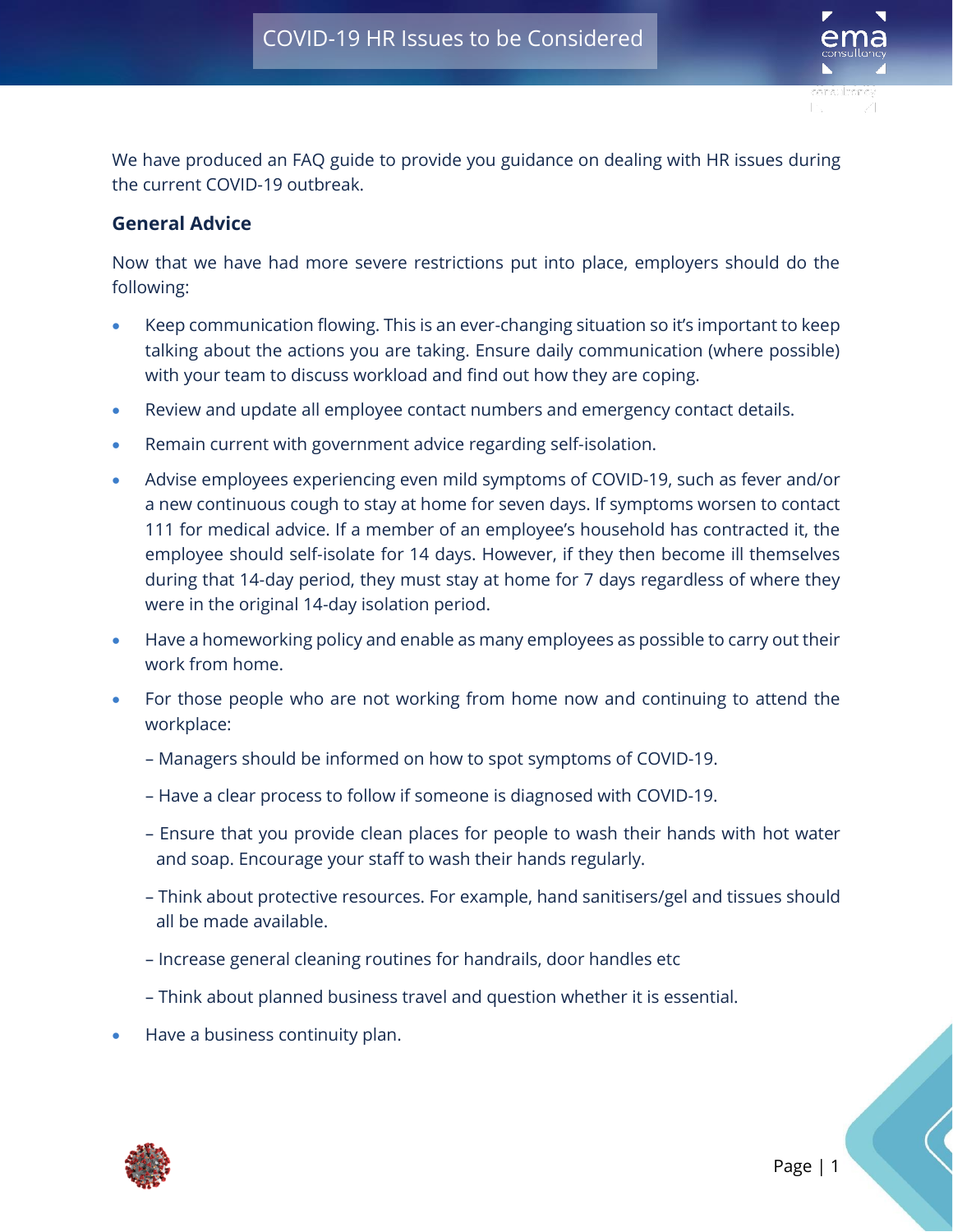

#### **Statutory Sick Pay**

#### *Q. What are the latest statutory sick pay rules and how do we claim it back?*

The Government has published the Coronavirus Bill which states that Statutory Sick Pay from day one will be retrospectively applied back to 13th March 2020 for those who are off sick with Covid-19 or its symptoms. There is no clear instruction on how that is to be reclaimed but it has been made clear that employees will not be required to submit a fit note. However, NHS111 can provide a self-isolation note via their online system, so encourage employees to do this when required. You will be able to reclaim a maximum of two weeks per employee if you employ fewer than 250 employees.

#### *Q. Who is entitled to statutory sick pay?*

The bill is clear that the following circumstances attract statutory sick pay if the employee is unable to work from home:

- Employee who has a high temperature and/ or a new and continuous cough.
- Employee who has a person in their household with a high temperature and/or a continuous cough.
- Those diagnosed with COVID-19
- Those who are unable to work because they are self-isolating in line with medical advice.

#### *Q. Who is not entitled to statutory sick pay:*

Those who live with a member of a high-risk group when neither have symptoms.

#### *Q. If we have a company sick pay provision in our employment contracts with our staff, do we have to pay it even when the employee is not showing symptoms?*

Statutory Sick Pay rules have changed to allow SSP to be paid by employers to those who the Government have advised to self-isolate or be quarantined. This does not affect the employment contract so we do not advise that you pay company sick pay to employees who are not sick.

If they start getting symptoms and become sick themselves, then you could revert to company sick pay to ensure compliance with your employment contracts.

You might want to consider declaring to your employees that you will not be paying company sick pay to anyone who is self-isolating where there is the option for management discretion. You might also want to consider withdrawing your sick pay scheme, if the contract allows, on a temporary basis until this crisis is over.

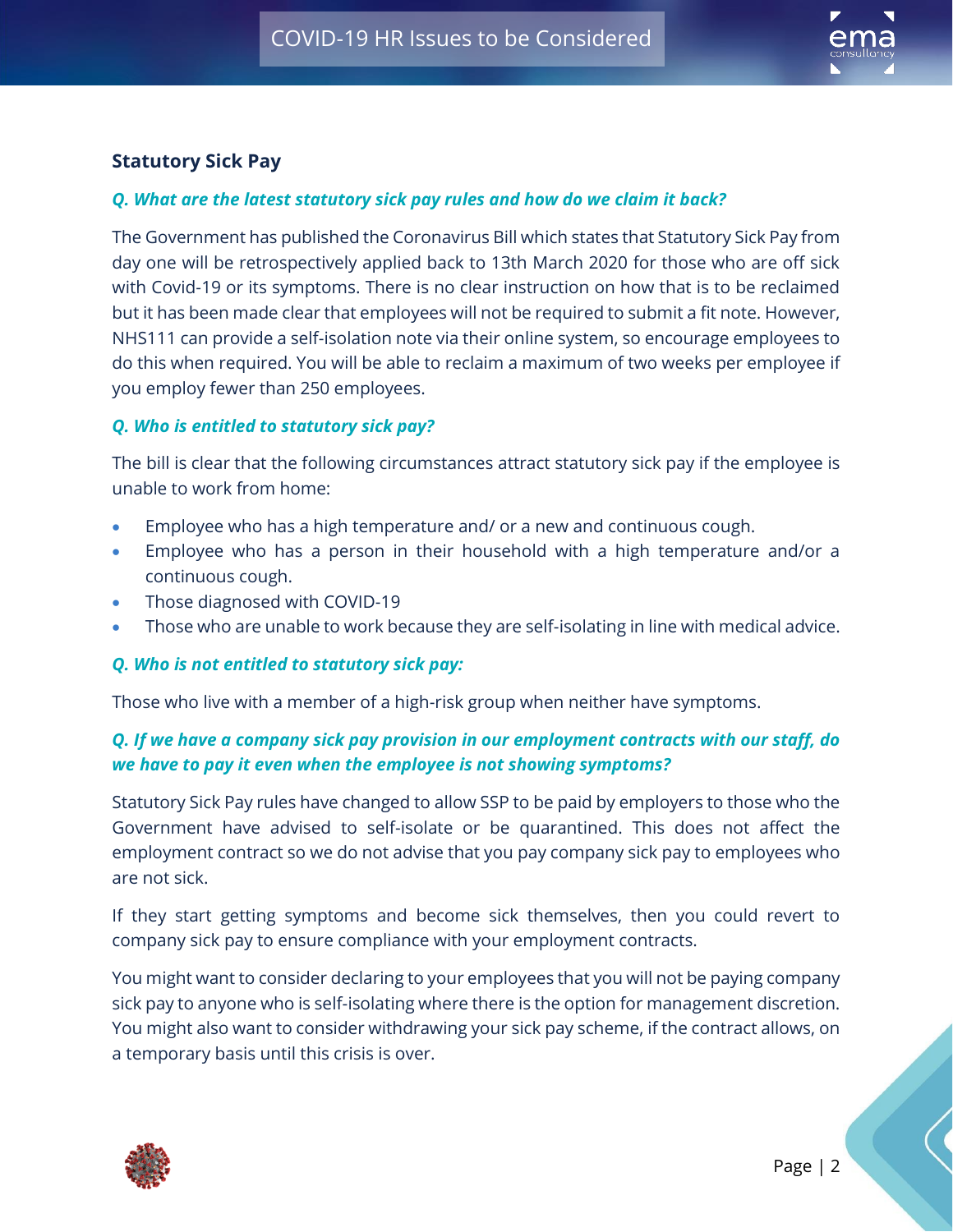

#### *Q. What do we pay an employee who is self-isolating even though they are not unwell but someone in their household is and the guidance advises the whole household isolates?*

Our advice is that you pay Statutory Sick Pay to these individuals because the definition of sickness for the purposes of SSP has been extended to account for this situation. However, this does not mean that it is extended for the purposes of contractual sick pay, so unless there is a contractual provision requiring sick pay where the individual themselves is not sick but must stay away from work, then you don't need to pay company sick pay.

#### **Self-Isolation**

#### *Q. How long should employees self-isolate for?*

Please refer to the Public Health England website for latest guidance.

#### *Q. My employee has returned to work after being in self-isolation but is still coughing. Should I send them home?*

No. If the employee has followed medical and government advice and self-isolated, they can return to work as they will be deemed no longer contagious. The cough might seem unsettling for their colleagues, but you can reassure them that the cough might persist for a few weeks afterwards and they are not contagious.

#### *Q. What if my employee is saying that they still feel unwell after the isolation period?*

Contact NHS 111

#### *Q. Can an employee choose to self-isolate for 7 days or should they have been advised by 111 to do this?*

If they don't have symptoms but want to self-isolate for preventative reasons because they are worried, then please contact your local HR Dept office for advice because this is a complex situation and each case will be different.

#### *Q. How do our employees obtain evidence that they need to isolate?*

They need to visit 111.nhs.uk/isolation-note and follow the online instructions. The online certificate should be forwarded to you as their employer.

Some employees who are particularly vulnerable will have received a letter from Public Health England or the NHS advising them to 'shield', They should send you a copy of the letter.

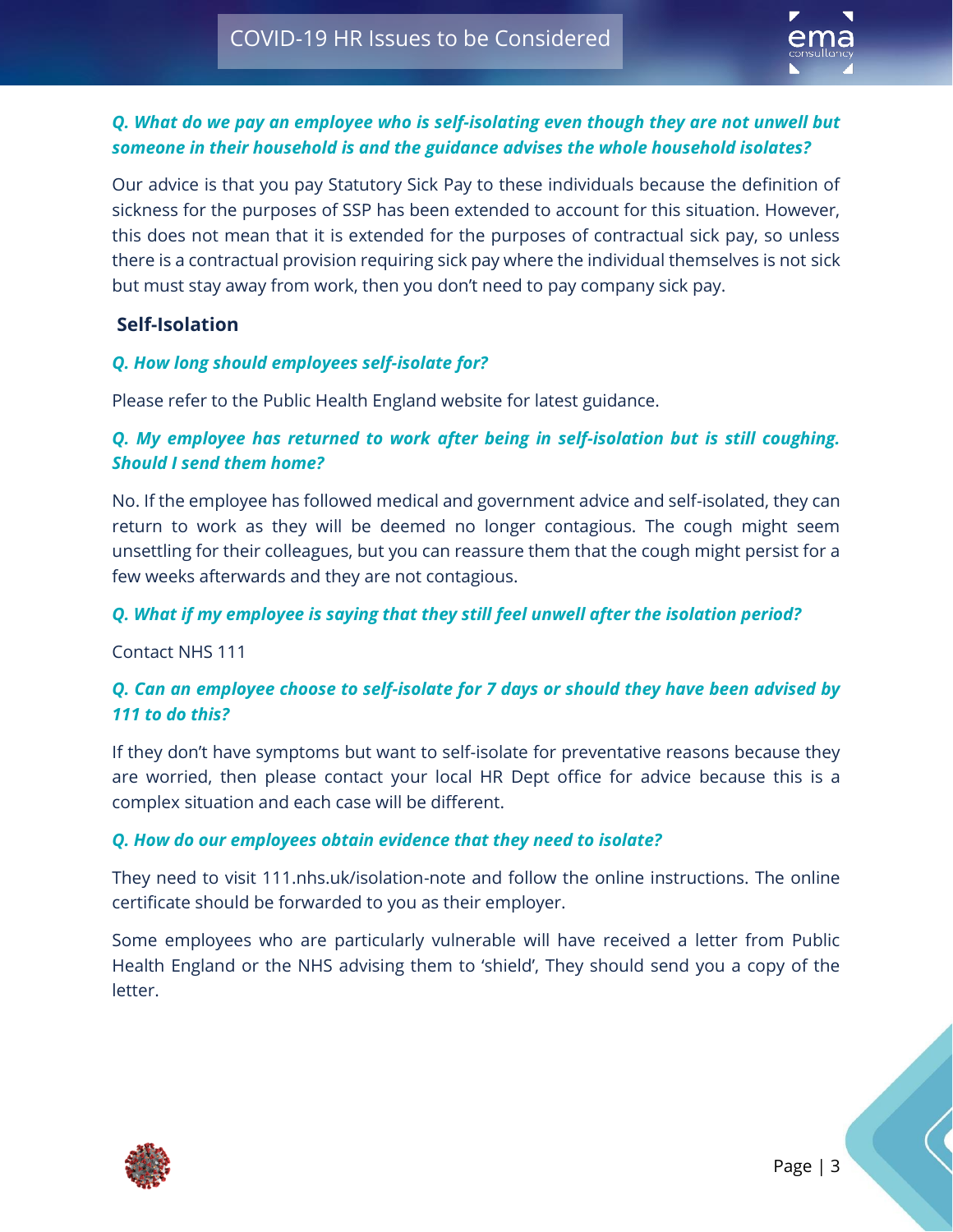

#### **Working from home**

## *Q. The Government has said we all need to work from home but I have staff who cannot do that. Do I have to pay them to stay at home and do nothing?*

No. They can still attend work. The Government advice is that employees should work from home where possible. It is not mandatory working from home for all if it is not possible.

# *Q. An employee has said that they don't want to attend work because they are worried about catching COVID-19. They want to work from home and are citing health and safety reasons. What do I do?*

If they can work from home then you should allow that because that is the government guidance. If they can't work from home, then reassure them that you will always follow government guidance and that they should attend work as usual. If they still refuse to attend work, contact us for advice.

#### *Q. What if you think people that are meant to be working at home but you don't think are actually working?*

Communication is key. If you have a suspicion that the employee isn't being as efficient as they would be in the office, then ask what's distracting them. Maybe they just don't have the right equipment at home or are struggling with distractions such as childcare or elderly parents to look after as they are at home. Talk about it and agree how you are going to move forward. If someone hasn't worked from home before, we would advise having a morning and end of day call as a minimum. This helps to catch up on what's been completed and what needs to be carried over to the next day. This also provides an opportunity for you to raise concerns if work isn't being completed at an acceptable rate.

#### *Q. We are in the care sector, so it is not really possible to allow employees to work from home. What would you advise we do when an employee needs to be quarantined or selfisolate?*

You have a number of options:

- If they are on zero hour contracts you simply do not offer them shifts.
- You could suggest that employees choose to take holiday rather than receiving SSP during this period.
- You could find projects for them to work on at home so that they still receive pay. These projects may well be outside the scope of their usual role but would be within their capabilities. If they agree, this could meet the needs of the business.
- If they start getting symptoms of COVID-19 then you would revert to your sickness absence policy, as they would now be technically off sick.
- You could offer sick pay in line with ACAS best practice advice.

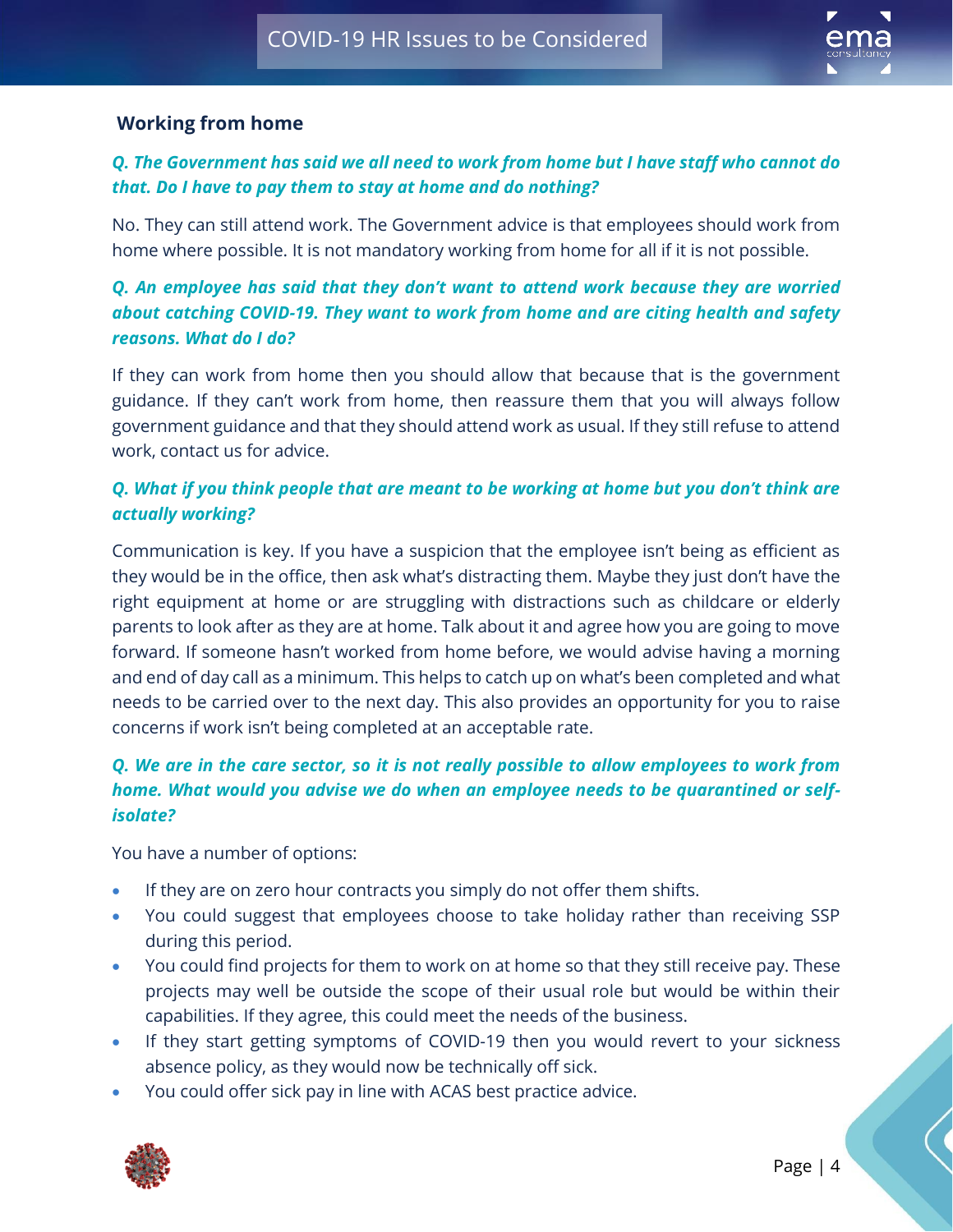

If you would like guidance on managing home-workers, dismissing staff, absence queries, lay-offs or short time working or any other issue mentioned above, please contact your local HR Dept office and we will help you.

# *Q. If there are not enough laptops for everyone to work from home, but we decide to ask everyone that has a laptop to work from home, can we ask one employee to work in the office?*

Yes, you can ask people who have appropriate equipment to work from home, but where this is not possible, those employees can remain in the office. Workplaces must have adequate hygiene facilities and the ability for staff to be able to keep a safe distance from others.

#### *Q. Surely working from home would ask questions regarding a breach of GDPR?*

You would need to consider this in a risk assessment for working from home and incorporate any rules/guidance into your working from home policy.

#### *Q. If the Government decides that all employees need to work from home, would employees be entitled to full pay if working from home is not viable?*

Boris Johnson has declared that working from home is advisable where possible. If it is not possible, continue to allow these employees to work from the company premises.

If the Government decide to enforce working from home for all then those who can't work from home will be forced to self-isolate which means that they will likely be entitled to SSP. However, you may want to consider furloughing those staff if you have no work for them to do on a temporary basis.

#### **Employee Conduct**

#### *Q. An employee is refusing to attend work even though they are well and have no reason to self-isolate. What do I do?*

Discuss the reasons they are giving for not wanting to come to work and try to resolve them. Ultimately though, you can discipline them for their unauthorised absence from work. Please contact your local HR Dept office for advice before taking such action.

#### *Q. Do people have to work if they are self-isolated?*

If they feel well and you want them to work from home then you can pay them in full to work from home.

If they don't feel well, then they are off sick and don't need to do any work and they are paid statutory sick pay unless your contract of employment states otherwise.

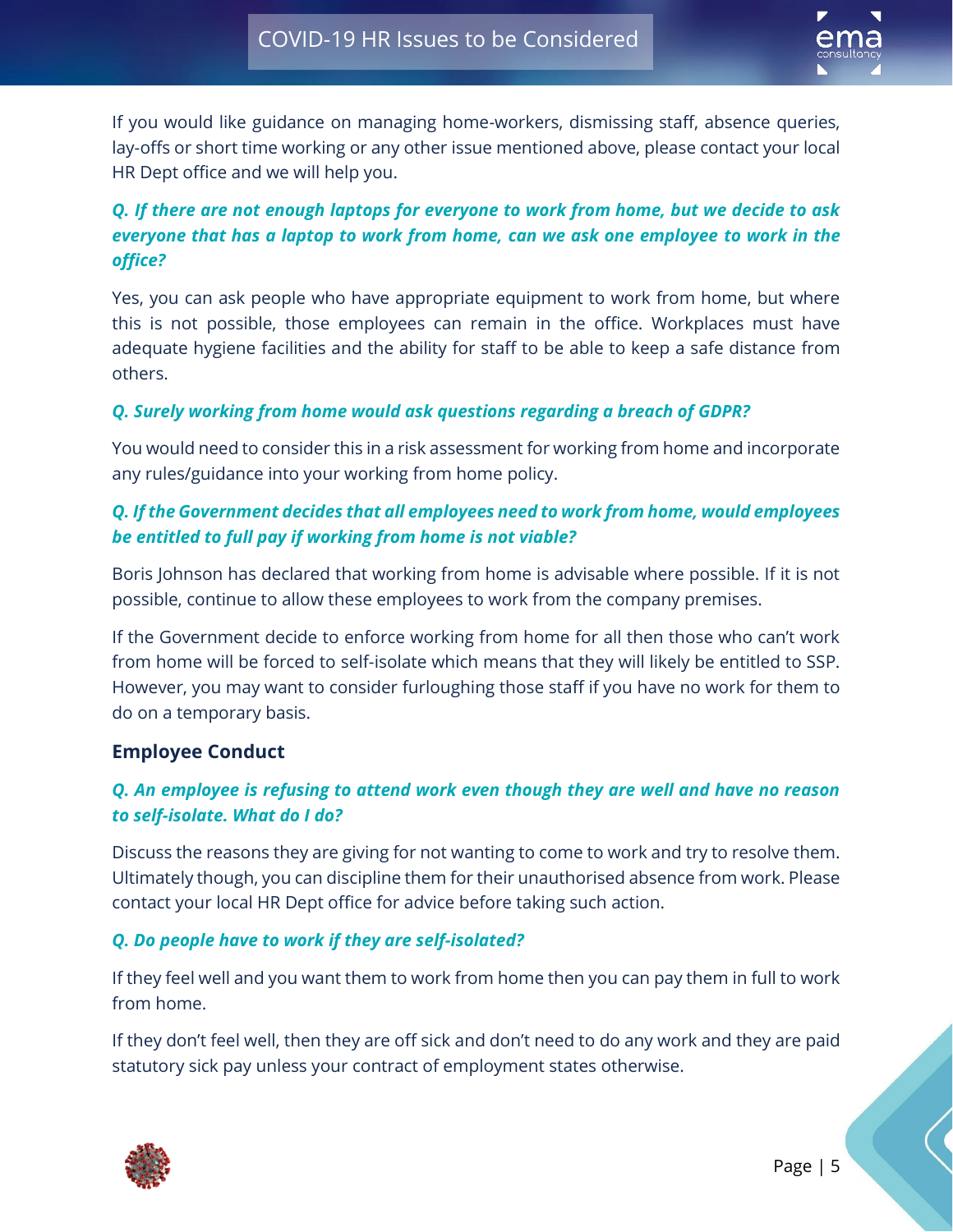

If they feel well and you want them to work from home but they refuse, then you could potentially take disciplinary action for refusing to follow a reasonable management request. This is a Gross Misconduct offence. Please contact your local HR Dept office before taking action.

# *Q. With growing worries about COVID-19, if staff phone us to say that they are self-isolating, how can we check that this is legitimate?*

You can ask them to contact 111 for a sick note after 7 days. Our advice is that, like any other situation, you trust your employees unless proven otherwise. If you have evidence of anything fraudulent then you can conduct an investigation. In this type of situation, as a rule, it would be difficult to prove that someone is misleading you about their symptoms or who they have been in contact with. If you have a suspicion and feel that you have evidence of any potential fraudulent action though, please get in touch with your local HR Dept.

#### **Annual Leave**

*Q. What do we do when an employee has booked time off for holiday, but their holiday is cancelled because of a situation outside of their control (e.g. flight cancellations or the destination country status means they are advised not to travel there or their destination hotel has cancelled the booking on government advice)? Can the employee cancel their annual leave and take it again at another time?*

This is at your discretion as an employer. It might be straight-forward for you to allow this with minimal business disruption. But you have no obligation to allow the cancellation. However, where possible we are sure most businesses will try to support employees in this situation.

# *Q. If an employer gives staff enough notice to cancel a holiday, does the employer have to help compensate the employee for the financial loss?*

No. It is deemed good practice to compensate an employee for the financial loss but it is not a requirement.

# *Q. There won't be enough time for employees to take their holidays because when we get back to work, we will be incredibly busy. What can I do about that?*

The Government has released new rules on carrying over holiday. The regulations will allow up to 4 weeks of unused leave to be carried into the next 2 leave years, easing the requirements on businesses to ensure that workers take statutory amount of annual leave in any one year.

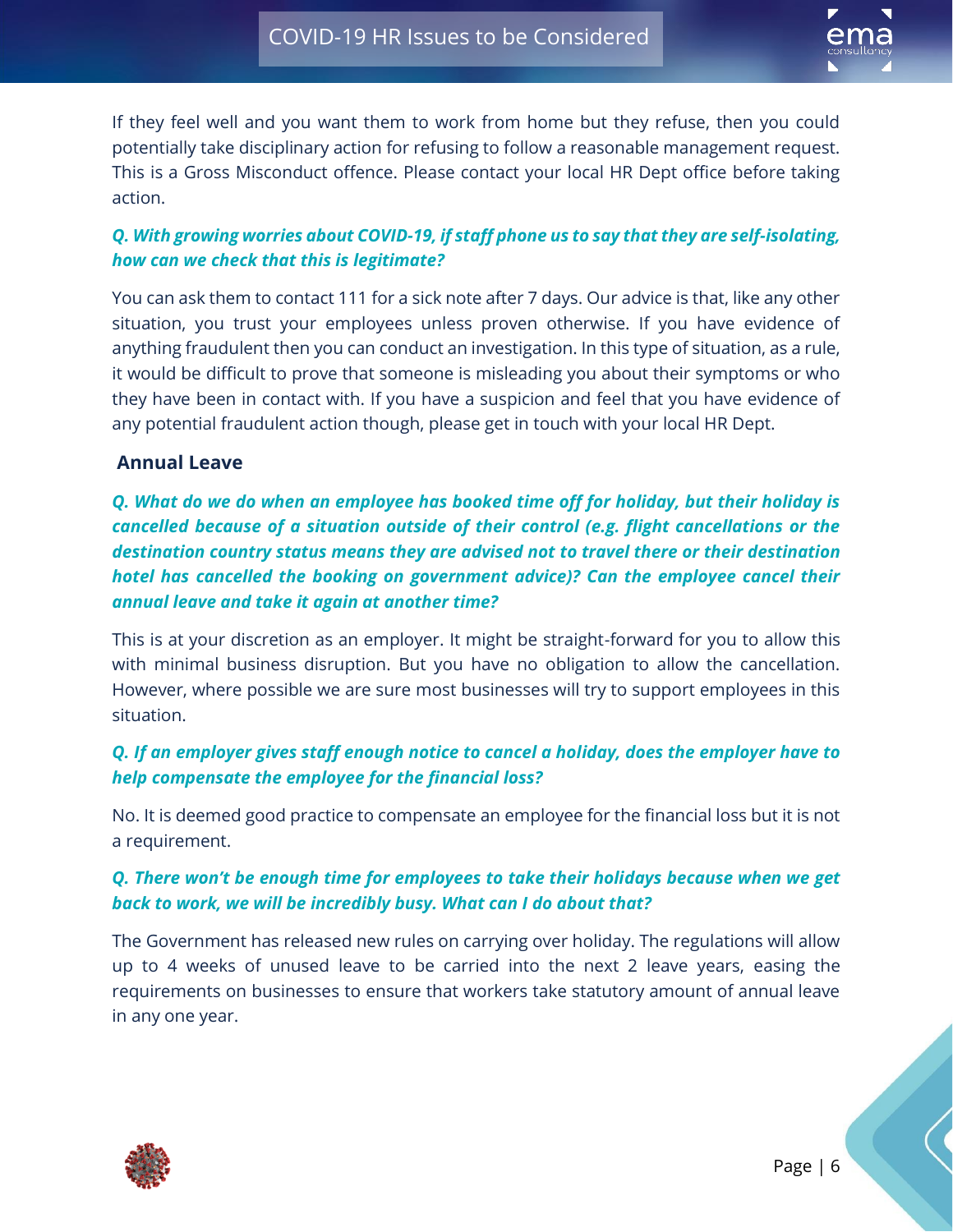

#### **Ill health and vulnerable people**

## *Q. How do we treat an employee in a 'vulnerable' or 'high-risk group' (over the age of 70, those with an underlying health condition or pregnant) in the following circumstances:*

a. They want to work?

They can work but should work from home if possible.

b. They insist that they can work from home?

You don't have to allow this if it is not practicable.

See Government guidance which states the same social distancing rules for everyone, but with stronger guidance for those deemed 'high-risk'.

#### *Q. How do we know what health conditions make the employee 'high risk'?*

Anyone instructed to get a flu jab as an adult each year on medical grounds is high risk

- Pregnant women are high risk
- Being aged over 70 makes the employee high risk
- Those who have a serious condition will have received a letter from NHS advising them to self-shield.

#### *Q. What do we do if someone becomes ill at work and colleagues think it is COVID-19?*

You should instruct the employee to take the following action:

- Go to a room or area behind a closed door
- Get at least two metres away from other people
- Avoid touching anything
- Cough/ sneeze into a tissue and put it in a bin (or use crook of elbow if no tissues are available)
- Use a separate bathroom from others where possible
- Seek advice from 111
- If the advice indicates infection once the individual has left the premises make sure everywhere is cleaned thoroughly.

## *Q. Pregnant staff are deemed to be in the high-risk category, can we ask these employees to start their maternity leave earlier?*

No. If the employee becomes unwell and this triggers early maternity leave in line with maternity legislation then this is fine, but you cannot ask a pregnant woman to start her maternity leave earlier just because she is in the high-risk category and she cannot work from home.

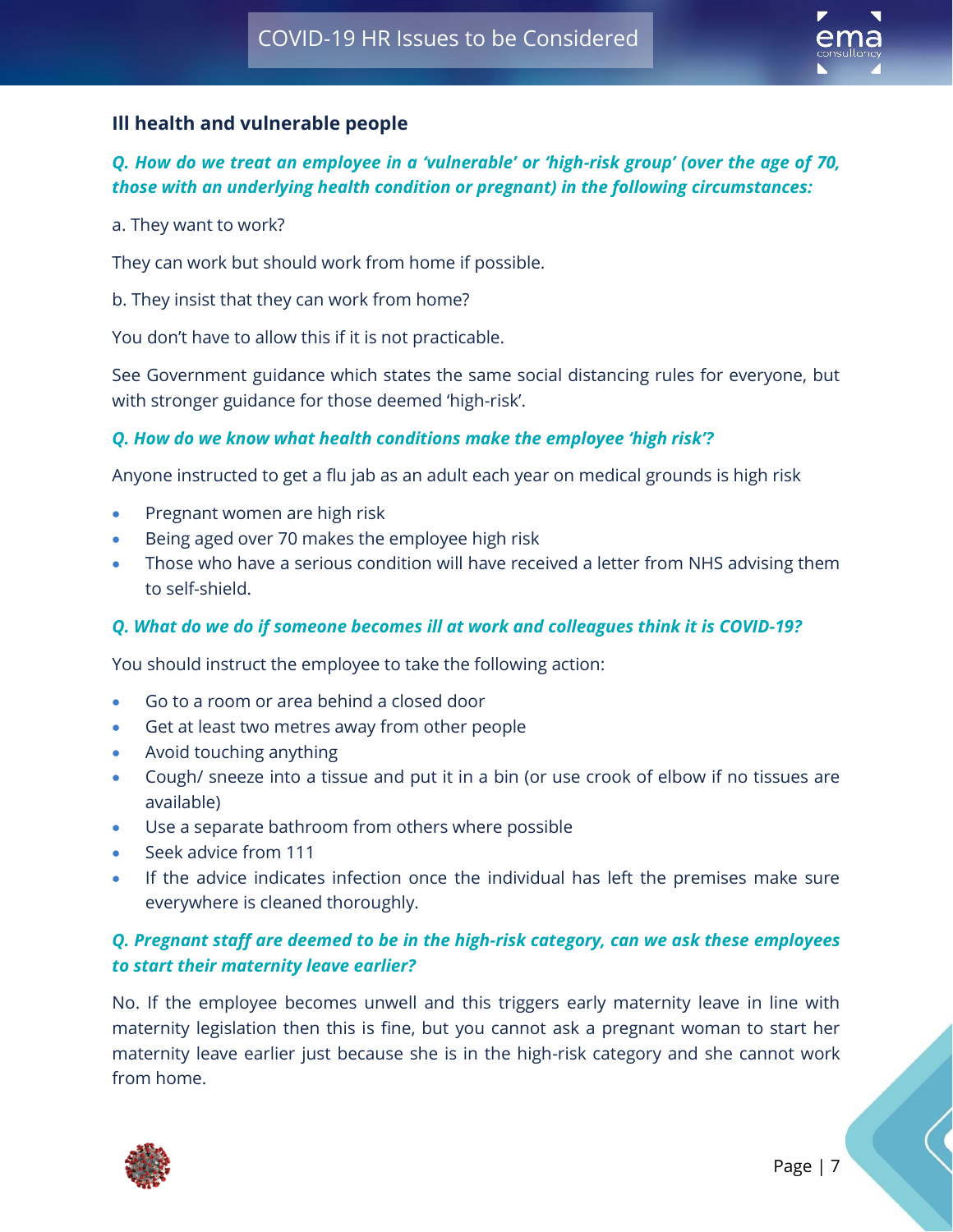

#### *Q. Is the 12-week social distancing rule mandatory for pregnant women?*

Yes, you must follow Government guidance but the social distancing rule at work specifically states that the employee should be allowed to work from home where possible which is exactly the same as any other employee at the moment. The government has declared that this will be in place for "some weeks" not specifically 12 weeks.

#### *Q. My employee has received a letter advising them to 'shield' for 12 weeks. Do we have to allow it and what pay are they entitled to?*

Yes, you have to allow it. Some employees may be able to continue to work from home. If they can't, then you can furlough them. Please refer to our page on Job Retention Scheme.

#### **Health and safety**

#### *Q. We want to close our premises to deep clean. As this is to protect the health and safety of employees, do we have to pay them to stay away from the premises and not come to work?*

Yes, you must pay them because you are taking the decision to close the premises.

You could request employees work from home where possible.

If you give the appropriate notice (double the length of the holiday e.g. 1 day's holiday requires 2 days' notice, 2 weeks' holiday requires 4 weeks' notice) then you could insist employees use their holidays whilst the building is being deep cleaned. Providing that this does not contravene their contractual terms.

If you relocate to other premises for a period of time, and should it cost more for them to travel to the new premises, then you could pay travel expenses for the difference so that they can still work.

# *Q. If our employees have to work from home and you are saying we need to risk assess their working area at home do you have a template we can send them as to how their workstation should be set up?*

Yes, contact your local HR Dept office.

*Q. If a member of staff starts getting symptoms over a weekend and then self-isolates, do we need to close the company to deep clean offices etc.?*

This is not a government recommendation.

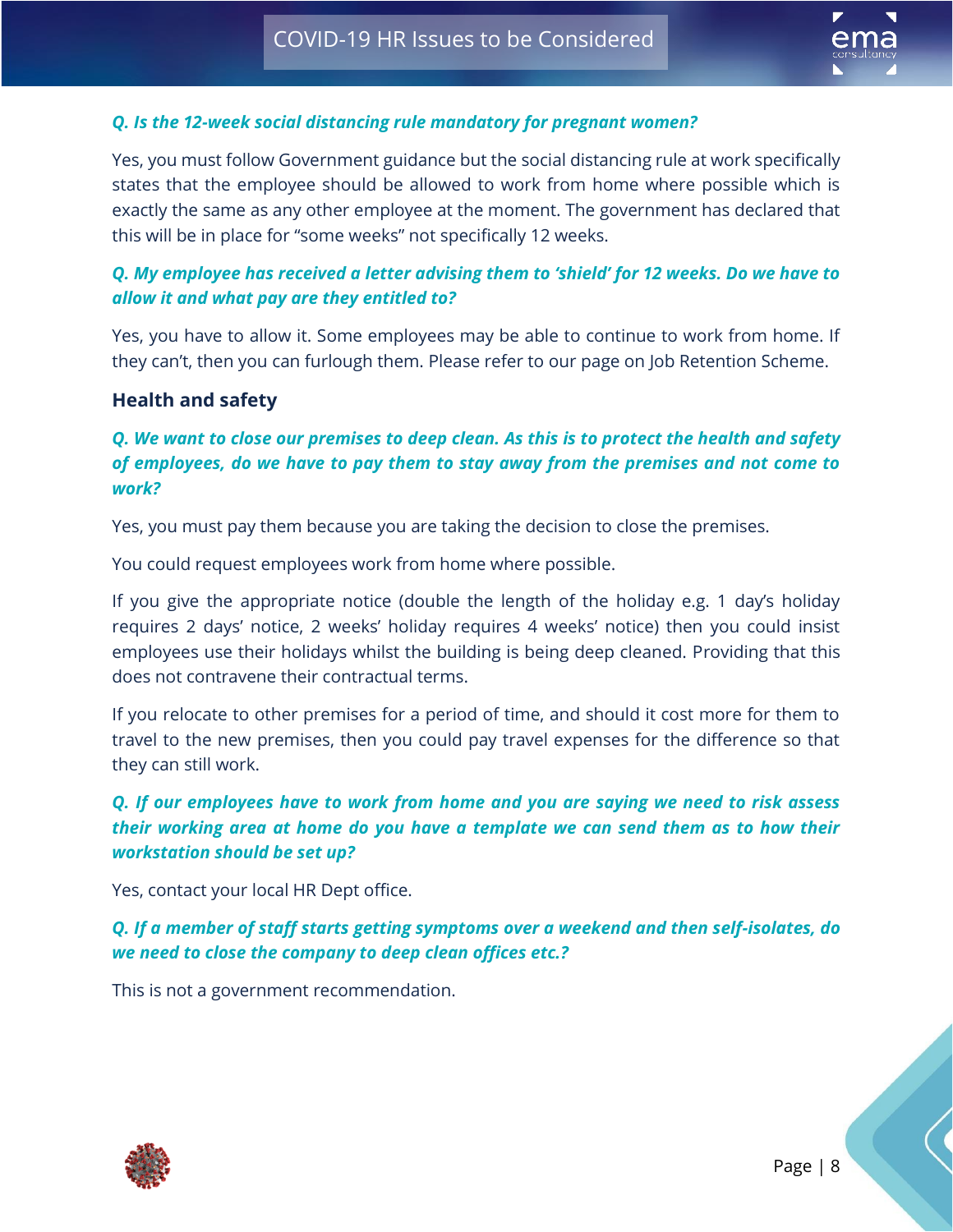

# *Q. If a member of staff starts getting symptoms over a weekend and then self-isolates, would other staff members need to self-isolate as well?*

This is not a government recommendation. The current advice is that family members should self-isolate if the employee has symptoms but work colleagues are not mentioned in this guidance.

# *Q. If a member of staff gets diagnosed with COVID-19 do we have to deep clean or speak to relevant authorities and take action from there?*

The current advice would be to close the workplace if a member of staff has been diagnosed, seek advice from your local authority regarding any deep cleaning requirements.

# *Q. Is it mandatory to do a risk assessment? How detailed does it need to be? What is the risk assessment based on?*

Existing Health and Safety law requires some specific groups to be risk assessed, this includes; young and pregnant workers specifically. However, individual employees may have specific health conditions that could effect their vulnerability in relation to the current situation. Visitors should also be taken into consideration. Therefore, the only way to control the risk to employees and visitors is to carry out a careful examination of what is being done and what further measures can be done to reduce risk, this is about looking after people rather than fear of prosecution.

# **Financial Considerations**

#### *Q. We are losing business. This will mean an immediate reduction in revenue which has a detrimental and severe impact on our cashflow. What options do we have?*

- Consider furloughing staff through the Job Retention Scheme. Where cash flow is critical, there are other options:
- You could dismiss short-serving staff (employees with less than 2 years' service) without going through redundancy consultations, but it's important you contact your local HR Dept office to discuss this first.
- You could offer employees the opportunity to take unpaid leave.
- You could insist employees take their holiday entitlement (please contact your local HR Dept office for advice on how to do this), so that when you get busier again your staff are there to support income generation rather than taking their holidays.
- You could start consulting with your employees to reduce their hours for a period of time until this crisis passes.
- If the effect turns out to be longer term you could consider redundancies but do contact your local HR Dept office first.